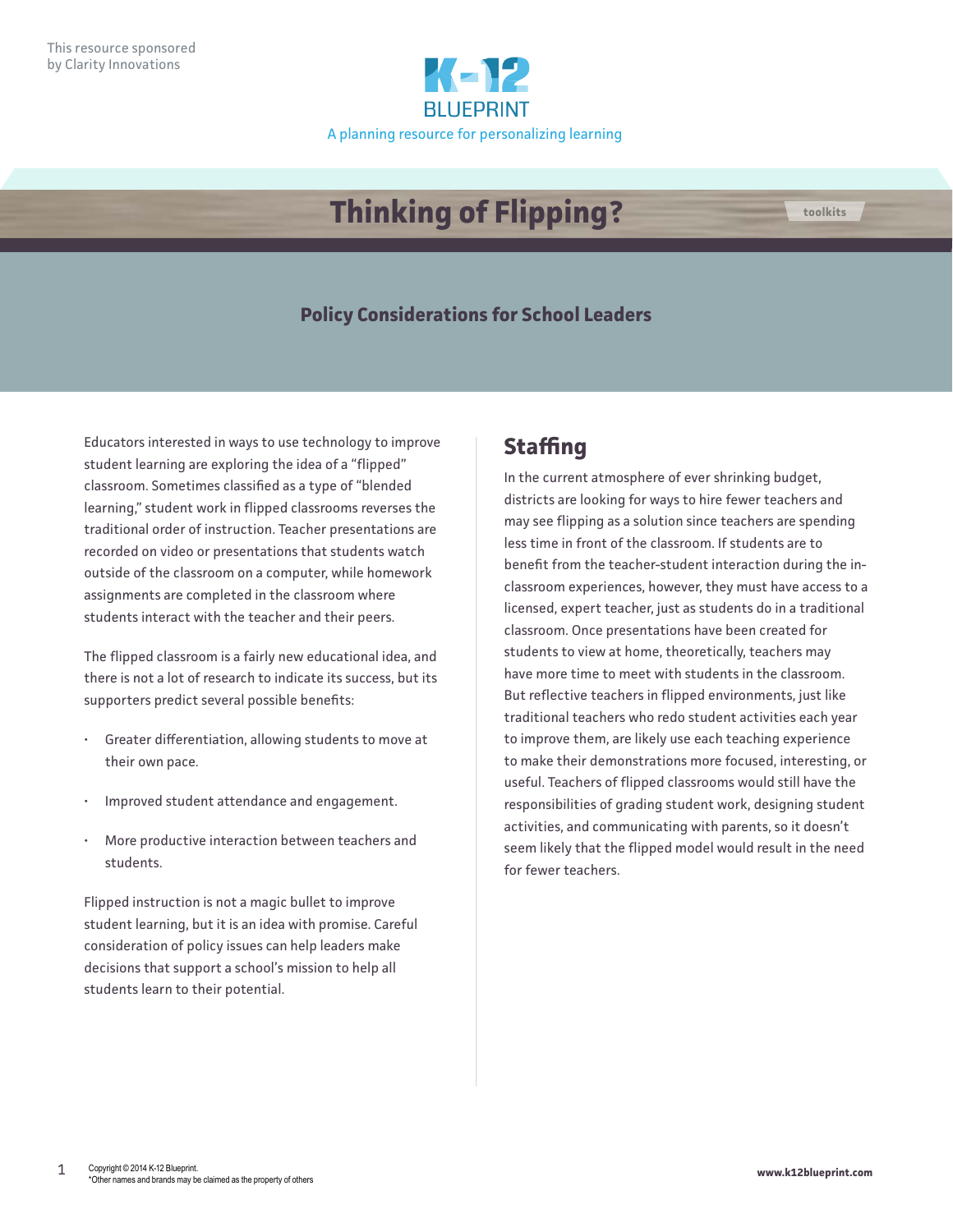### **Instructional Methods**

Flipped classrooms are student-centered classrooms. Some teachers may enjoy creating presentations for online viewing while others will miss the "audience" of a classroom full of students. While an argument can be made that more effective teachers are less concerned about what they do than what their students do, the fact remains that not all teachers will warm to a flipped environment. A careful selection of participants will certainly increase the chances for success.

#### **Access to Technology**

Naturally, if students do not watch teacher or other types of presentations in the classroom, they need access to technology outside of school. A stable Internet connection is critical for participation in flipped classrooms. A survey of the availability of broadband access is a critical early step when considering this approach to blended learning.

Whether students have the access they need to participate in flipped learning is a concern of equity, as well as of funding. Certainly, if flipping is a good thing, students without home broadband computer access deserve a flipped classroom experience as much as their more affluent peers. In some cases, schools may set up computer labs or provide individual laptops for students in flipped classrooms to use on the days they don't physically attend class. More computers and increased online traffic also requires upgraded infrastructure and support, which, naturally, cost money.

Technology for teachers is also an issue when considering a flipped learning environment. Inexpensive software and equipment can be used to create to create presentations that replace teacher lectures and demonstrations. Additional out-of-classroom experiences also may be added over time. Some expense may be necessary for technology purchases and training to prepare teachers for their new role.

### **"Seat Time" Regulations**

Flipped classrooms may place schools in conflict with state and federal regulations regarding attendance. Traditionally, concepts such as "seat time" or time spent in a physical classroom have often figured into funding formulas and the awarding of credit. A flipped classroom where students spend a significant amount of time doing relevant schoolwork outside of the physical classroom demands a different way of evaluating progress. Most educators recognize the shortcomings of the seat-time approach and adopting regulations for flipped classrooms could be a step toward a more authentic approach throughout education.

One of the greatest advantages of a flipped classroom is the ability of students to proceed through content at their own pace. Unfortunately, the current Carnegie unit organization of secondary schools makes it difficult for students to receive official recognition of their progress outside of the traditional, semester-bound sequence of courses and exams, a practice that enables practices such as social promotions, as well as keeping more able students from advancing. Policymakers need better ways of documenting proficiency in content knowledge if flipped classrooms are to realize their potential benefit for differentiation.